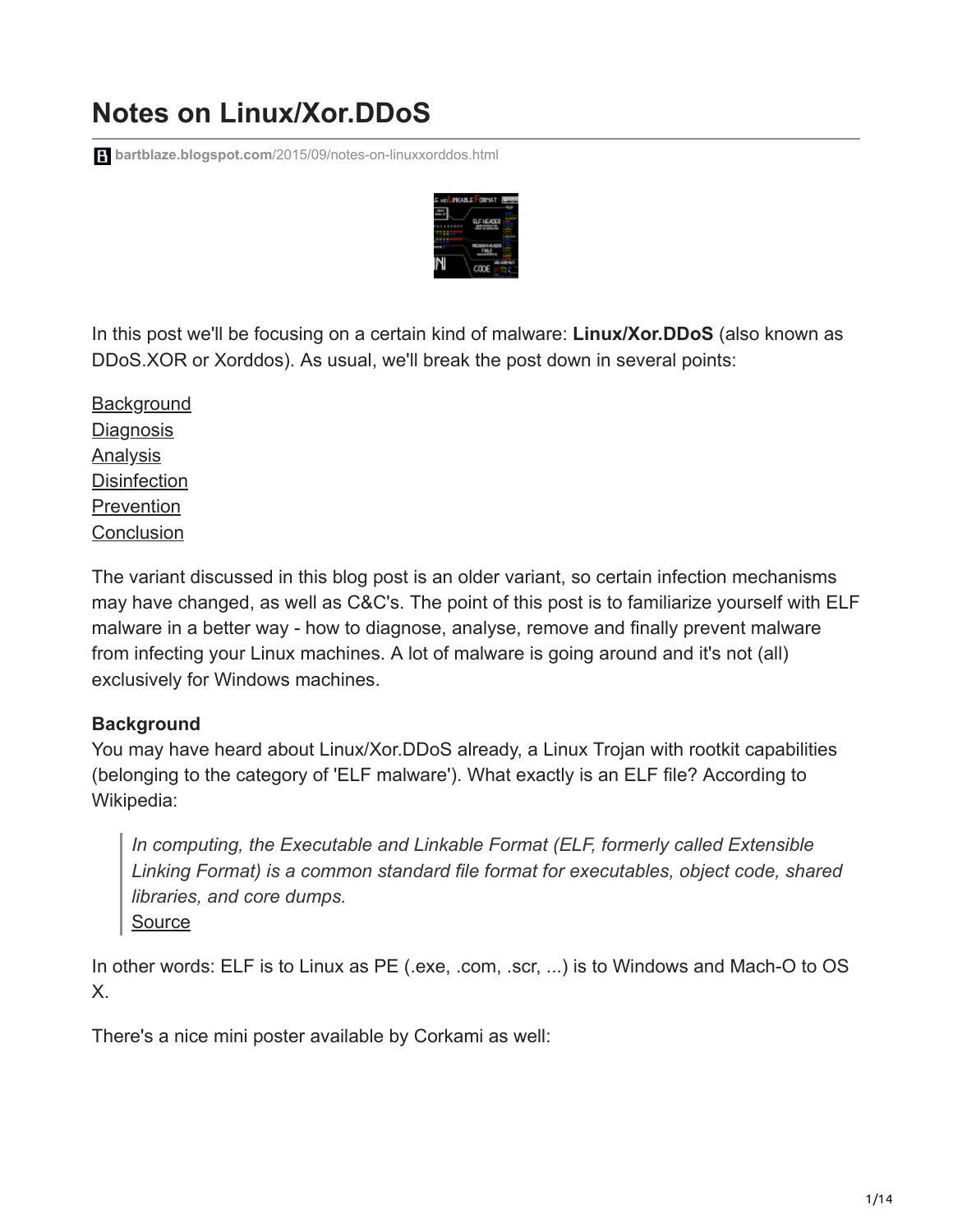| <b>FIELDS</b><br><b>VALUES</b><br>minl. ≵∽:xun@<br><b>ET RAG</b><br>me@nux:∼\$ echo \$?<br><b>SECOND</b><br><b>FT VERS100</b><br>SPECIFY THE ARCHITECTURE<br>20:<br>PROGRAM HEADER<br>01 00 00 00<br>3.8 040 060 060<br><b>TABLE</b><br>EXECUTION INFORMATION<br>EQUIVALENT C CODE<br>X86 ASSEMBLY<br>CODE<br>return<br>421 | <b>EXECUTABLE AND LINKABLE FORMAT</b> |     | (c) |  |
|-----------------------------------------------------------------------------------------------------------------------------------------------------------------------------------------------------------------------------------------------------------------------------------------------------------------------------|---------------------------------------|-----|-----|--|
|                                                                                                                                                                                                                                                                                                                             |                                       |     |     |  |
|                                                                                                                                                                                                                                                                                                                             |                                       |     |     |  |
|                                                                                                                                                                                                                                                                                                                             |                                       | int |     |  |

([Source](https://imgur.com/a/5PdMA#2))

More information about the ELF format can also be found at the **Resources** section.

If you haven't heard about Linux/Xor.DDoS itself already, be sure to read the initial post by MalwareMustDie uncovering this malware:

[Fuzzy reversing a new China ELF "Linux/XOR.DDoS"](http://blog.malwaremustdie.org/2014/09/mmd-0028-2014-fuzzy-reversing-new-china.html)

In short: Xor.DDoS is a multi-platform, polymorphic malware for Linux OS and its ultimate [goal is to DDoS other machines. The name Xor.DDoS stems from the heavy usage of XOR](https://en.wikipedia.org/wiki/XOR_cipher) encryption in both malware and network communication to the C&Cs (command and control servers).

There have been other write-ups about this malware as well, which will be mentioned throughout this article or referenced in the [Resources](http://bartblaze.blogspot.com/2015/09/notes-on-linuxxorddos.html#Resources) section.

#### **Diagnosis**

How do you know you're infected with Xor.DDoS?

First and foremost (and obviously), you'll be conducting DDoS attacks from your machine(s) to targets chosen by the malware authors.

| 2015-06-25 16:55:24.440250 1P 192.168.1.100.23003 > 183.131. | 80: Flags [3], seq 1559998420:1559992427, win 65535, length 1007 |
|--------------------------------------------------------------|------------------------------------------------------------------|
| 2015-06-25 16:55:24.640225 IP 192.168.1.100.39869 > 183.131. | 80: Flags (S), seg 2612909684:2612928611, win 65535, length 1887 |
| 2015-06-25 16:55:24.840229 1P 192.168.1.100.15461 > 183.131. | 潮: Flags [5], seq 1013254509:1013255516, win 65535, length 1007  |
| BOLS=86=25 16:55:25,040230 1P 192.168.1.100,43653 > 183.131. | 30: Flogs [5], seq 2860887050:2860888057, win 65535, length 1007 |
| BOLS-86-25 16:55:25.240231 IP 192.168.1.100.21145 > 183.131. | 88: Flags [5], seq 1385812009:1385813016, win 65535, length 1007 |
| 2015-06-25 16:55:25.440242 IP 192.168.1.100.26337 > 183.131. | 80: Flags [5], seg 1726030938:1726001945, win 65535, bength 1007 |
| 2015-06-25 16:55:25.640236 1P 192.168.1.100.30124 > 183.131. | 80: Flags [5], seq 1974250085:1974251092, win 65535, Length 1007 |
| 2015-06-25 16:55:25.840232 IP 192.168.1.100.11094 > 183.131. | 80: Flags [5], seq 727118084:727119091, win 65535, length 1007   |
| 2015-06-25 16:55:26.040325 1P 192.168.1.100.41203 > 183.131. | .80: Flags [5], seq 2700343609:270034616, win 65535, length 1007 |
| 2015-06-25 16:55:26.241560 1P 192.168.1.100.39462 > 183.131. | 80: Flags [5], seq 2586214752:2586215759, win 65535, length 1007 |
| 2015-06-25 16:55:26.440228 IP 192.168.1.100.12101 > 183.131. | 80: Flags [5], seq 703112700:703113707, win 65535, length 1007   |

*Sending of large SYN packets* ([Source\)](http://security.radware.com/uploadedFiles/Resources_and_Content/Attack_Tools/ERT_Alert_Malware_Report.pdf)

You may use [netstat](http://linux.die.net/man/8/netstat) to print any current network/internet connections. Use [tcpdump t](http://linux.die.net/man/8/tcpdump)o get a more detailed analysis of which packets you are sending out.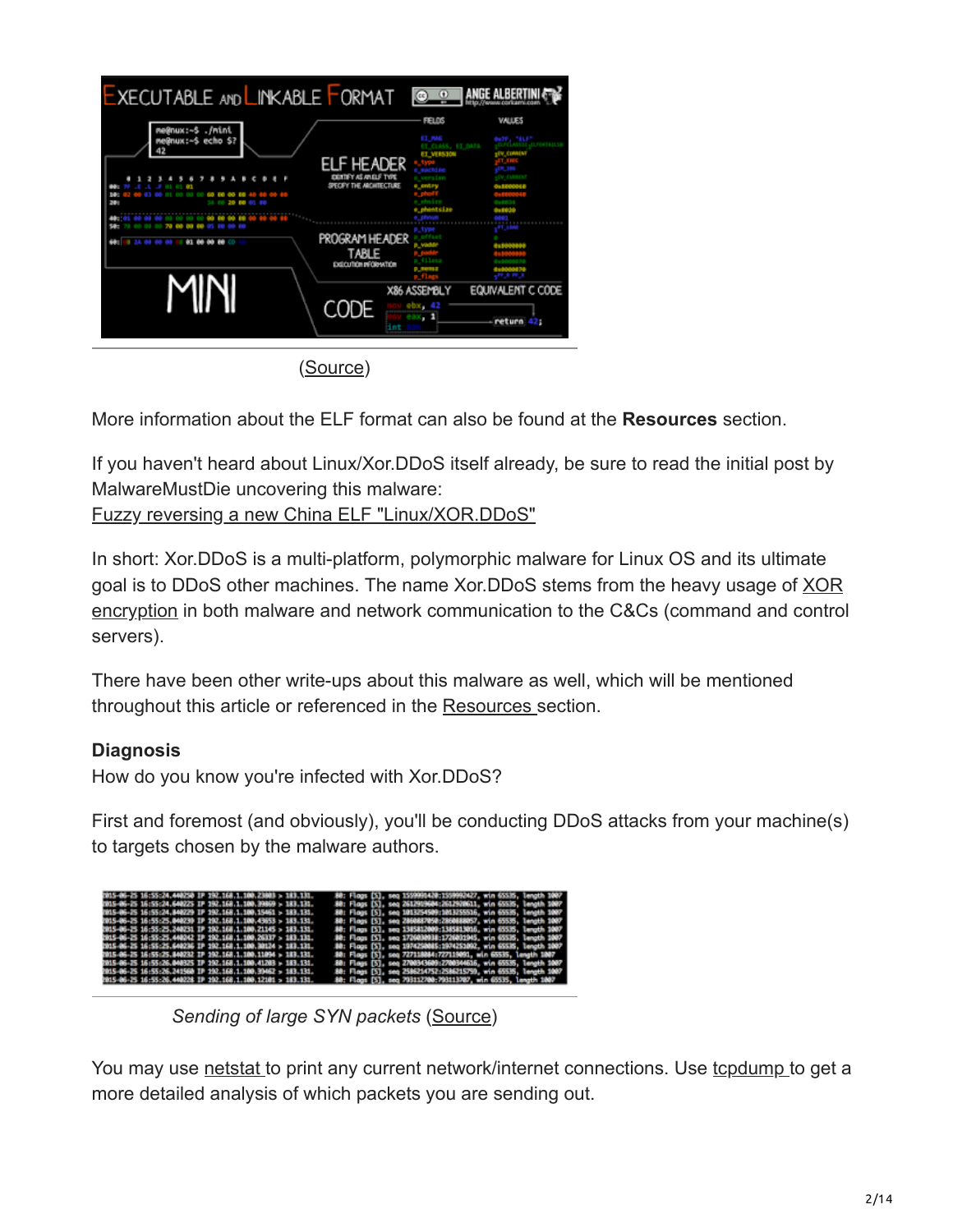Secondly, another indication is seeing processes running with random names and sudden new executable files created in **/etc/init.d/** or **/usr/bin/** (see example below). New entries will be/are added to your [cron](https://en.wikipedia.org/wiki/Cron)tab as well (/etc/crontab).

| <b>LTWXTWXTWX</b>        | 1 root root         | S90amdhzbenfi > /etc/init.d/amdhzbenfi                 |
|--------------------------|---------------------|--------------------------------------------------------|
| lrwxrwxrwx               | 1 root<br>root      | S90agodabghik -> /etc/init.d/agodabghik                |
| lrwxrwxrwx               | 1 root<br>root      | S90cokrwiwakb > /etc/init.d/cokrwiwakb                 |
| lrwxrwxrwx               | 1 root root         | <b>S90cplaumruve</b><br>muyw -> /etc/init.d/cplaumruyw |
| <b>LYWNTWKTWK</b>        | 1 root<br>root      | 590dahamadpau -> /etc/init.d/dqhamqdpau                |
| <b>I TWETWEIWE</b>       | <b>TOOL</b><br>root | S90dwskjanazm -> /etc/init.d/dwskjanazm                |
| <b><i>LEWKEWKEWK</i></b> | 1 root<br>root      | 590erbigjogai -> /etc/init.d/erbigjogai                |
| lrwxrwxrwx               | root root<br>ш      | S90ettigiwzgz -> /etc/init.d/ettigiwzgz                |
| <b>LYWXYWXYWX</b>        | 1 root root         | 590fgdtsmanla -> /etc/init.d/fgdtsmanla                |
| lrwxrwxrwx               | root<br>1 root      | S90gabzsvptsr > /etc/init.d/gabzsvptsr                 |
| lrwxrwxrwx               | 1 root root         | S90hxwuhswgjg -> /etc/init.d/hxwuhswgjg                |
| lrwxrwxrwx               | 1 root<br>root      | S90hytaqdagrq -> /etc/init.d/hytaqdagrq                |
| <b>LYWXYWXYWX</b>        | 1 root<br>root      | Diigiixhaft > /etc/init.d/iigiixhaft                   |
| lrwxrwxrwx               | 1 root<br>root      | S90kdoebarurb -> /etc/init.d/kdoebarurb                |
| lruxrwxrwx               | 1 root root         | S90krthujirgc -> /etc/init.d/krthujirgc                |
| lrwxrwxrwx               | 1 root<br>root      | S90kswwzzlnfp -> /etc/init.d/kswwzzlnfp                |
| <b>IFWXFWXFWX</b>        | 1 root<br>root      | S901xymydif1t -> /etc/init.d/lxymydif1t                |
| lrwxrwxrwx               | 1 root root         | S90msrrmftuod > /etc/init.d/nsrrmftuod                 |
| lrwxrwxrwx               | 1 root root         | S90mbfuidaert -> /etc/init.d/nbfuidaert                |
| lrwxrwxrwx               | 1 root root         | S90mceisscpml -> /etc/init.d/nceisscpml                |
| <b>LEWXEWXEWX</b>        | 1 root<br>root      | S90mijqmovpxu -> /etc/init.d/nijqsovpxu                |
| <b>LTWXTWXTWX</b>        | 1 root root         | 590ouezciclxl -> /etc/init.d/ouezciclxl                |
| <b>I TWXTWXTWX</b>       | 1 root<br>root      | clucjywea -> /etc/init.d/gclucjywea                    |
| <b>LYWXYWXYWX</b>        | 1 root root         | antdidle -> /etc/init.d/soggtdidle                     |
| <i><b>LYWXIWXIWX</b></i> | 1 root<br>root      | S90uicijycnbs > /etc/init.d/uicijycnbs                 |
| <b>LEWXEWXEWX</b>        | 1 root root         | 590unghawlcul -> /etc/init.d/unghawlcul                |
| <b>l rwxrwxrwx</b>       | 1 root root         | 590uuumiltjoo -> /etc/init.d/uuumiltjoo                |
| <b>LEWXEWXEWX</b>        | root root           | S90vryceczhod -> /etc/init.d/vryceczbod                |
| lrwxrwxrwx               | 1 root root         | S90wjinithiwu -> /etc/init.d/wjinithiwu                |
| lrwxrwxrwx               | TOOL<br>root        | S90wmoscmicrf -> /etc/init.d/wnoscmicrf                |
| <i><b>LYWNTWETWE</b></i> | 1 root<br>FOOT      | S90wuhceyipah -> /etc/init.d/wuhceyipsh                |
| lrwxrwxrwx               | 1 root<br>root      | S90xghfeglcti => /etc/init.d/xghfeglcti                |
| lrwxrwxrwx               | 1 root<br>root      | xktnbceofu -> /etc/init.d/xktnbceofu                   |
| lrwxrwxrwx               | 1 root root         | S90mmbmwukkah -> /etc/init.d/xmbswukkah                |
| <i><b>LYWXYWXYWX</b></i> | 1 root root         | S90xogbbkasuh -> /etc/init.d/xogbbkasuh                |
| lrwxrwxrwx               | 1 root root         | S90yiidlwfnww -> /etc/init.d/yiidlwfnvw                |
| <b>LYWXYWXYWX</b>        | 1 root root         | S90yjdgkbzfgb -> /etc/init.d/yjdgkbzfgb                |
| lrwxrwxrwx               | 1 root root         | S90yzrbcpxgrz -> /etc/init.d/yzrbcpxgrz                |
| <b>TEARLANEAN</b>        | 1 root root         | S90zifnvdoxqv -> /etc/init.d/zifnvdoxqv                |

*Malware running and its related files*

You may use any command based on [top o](http://linux.die.net/man/1/top)r on [ps](http://linux.die.net/man/1/ps) to check for running malicious processes. We will see more in the Disinfection part of this blog post.

Thirdly, if you are running the standard OpenSSH server you may see an unauthorised but successful login and immediate logout afterwards.

| root@devops01:-# tail var/log/auth.1og |                                                                                            |
|----------------------------------------|--------------------------------------------------------------------------------------------|
|                                        | Jan 26 15:32:27 lab4 sahd: Received disconnect from 10.0.0.33: 11: Bye Bye (preauth)       |
|                                        | Jan 26 15:33:52 lab4 sshd: Accepted password for root from 192.168.3.5 port 32110 ssh2     |
|                                        | Jan 26 15:33:52 lab4 sahd: pam tty audit(sshd:session): changed status from 0 to 1         |
|                                        | Jan 26 15:33:52 lab4 sahd: pam unix(sshd:session): session opened for user root by (uid=0) |
|                                        | Jan 26 15:33:53 lab4 sshd: pam tty audit(sshd:session): changed status from 1 to 1         |
|                                        | Jan 26 15:33:53 lab4 sshd: Received disconnect from 192.168.3.5: 11: disconnected by user  |
|                                        | Jan 26 15:33:53 lab4 sshd: pam tty audit(sshd:session): restored status to 0               |
|                                        | Jan 26 15:33:53 lab4 sahd: pam unix(sahd:session): session closed for user root            |
|                                        | Jan 26 15:33:53 lab4 sahd: pam tty audit(sshd:session): restored status to 0               |

([Source](https://www.fireeye.com/blog/threat-research/2015/02/anatomy_of_a_brutef.html))

These symptoms should be very clear, even more so if you've already implemented several measures to protect yourself from potential intruders. If not, then it'll be harder to track the infection origin as well. (but more often than not the SSH credentials of the root users are brute forced.)

To ensure your machines will not get pwned, be sure to read the Prevention part of this blog post.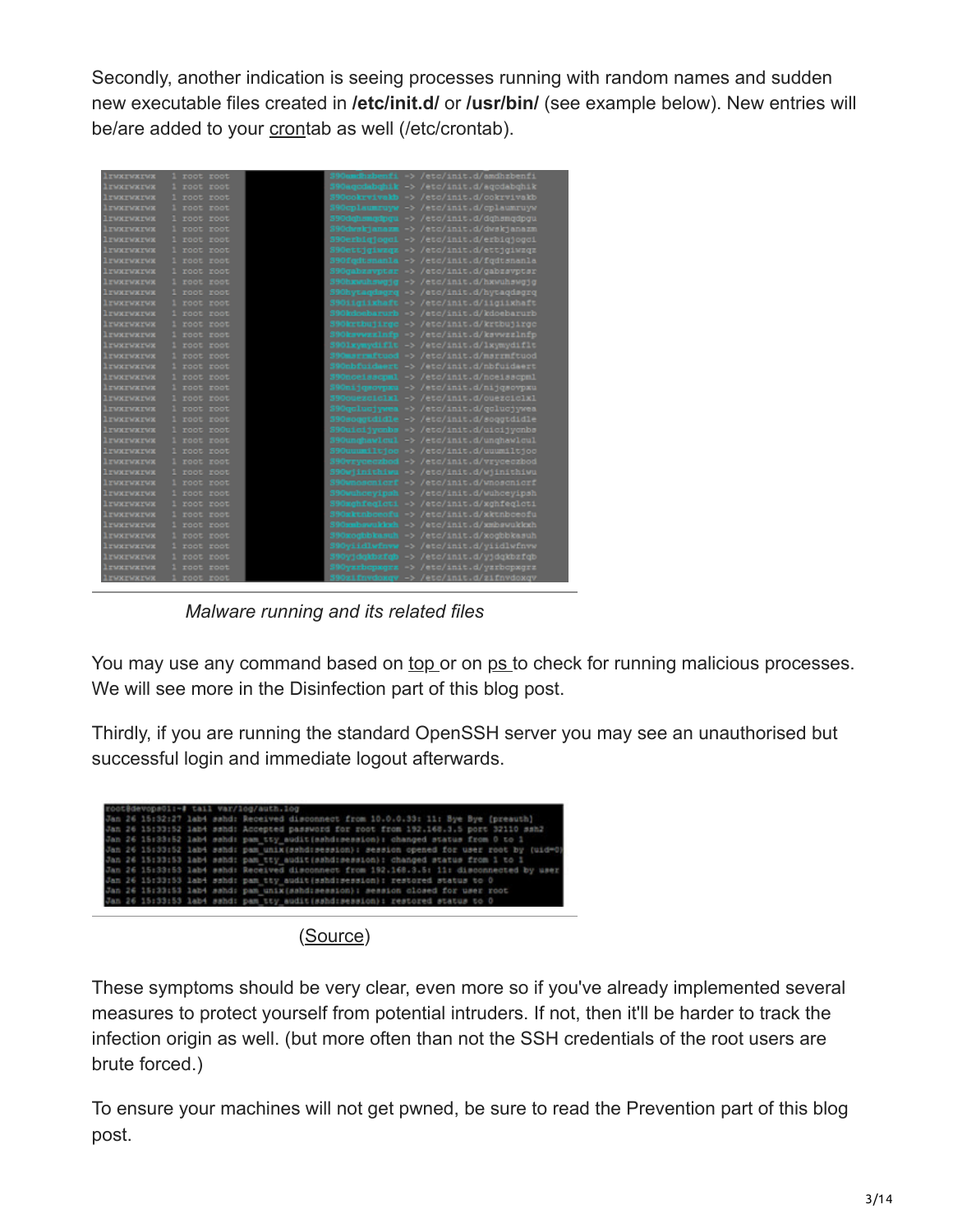# **Analysis**

First off, we have to identify how the malware entered the system. Usually, a weak root password is used (like *admin* or *123456*, see [here](http://blogs.cisco.com/wp-content/uploads/SSHPsycho_Passwords.txt) for a list of tried passwords. *Note: huge .txt file!*) or the attackers are brute forcing their way in. (brute forcing the SSH credentials of the root user) Another, but less common possibility, is exploiting a vulnerable service that you have running (Apache for example).

This figure is an excellent visual representation on how it all happens:



[\(Source\)](https://www.fireeye.com/blog/threat-research/2015/02/anatomy_of_a_brutef.html)

This variant copies itself over to **/lib/libgcc.so**, then creates a copy in /etc/init.d and a symbolic link to /usr/bin. Afterwards a new cron script is created and added to the crontab.

We will now take a look at one of the samples created - named *bmtsfnlgxu*. (SHA1: **b34b6f0ec42a0153c043b0665ec47bf6e5aac894**)

Easiest way on Linux is to just use the "file" command:

remnux@remnux:~/samples\$ file bmtsfnlgxu bmtsfnlgxu: ELF 32-bit LSB executable, Intel 80386, version 1 (SYSV), statically linked, for GNU/Linux 2.6.9, not stripped

We can see it's an ELF 32-bit executable for i386 - and it's not stripped.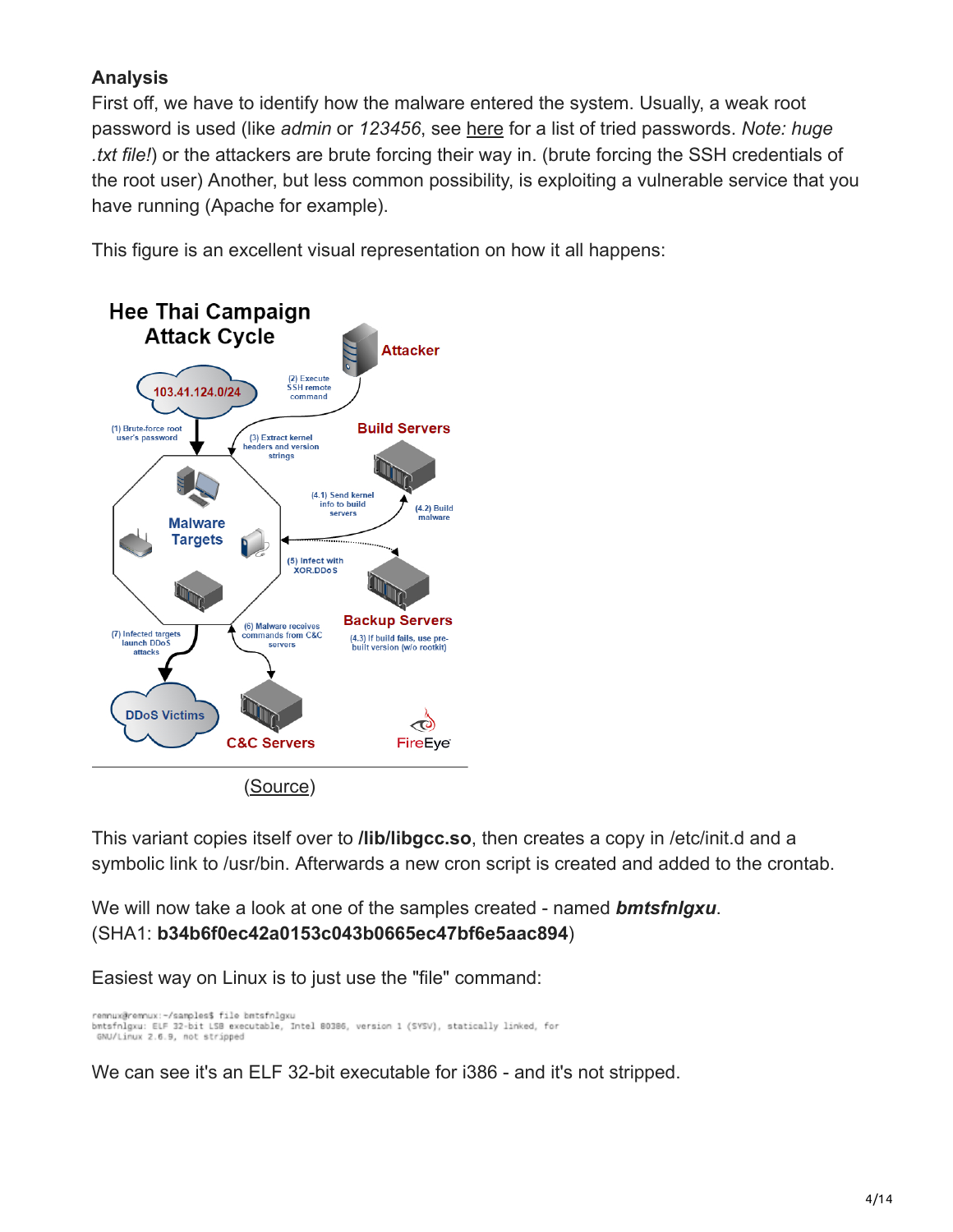Why is that last part important? [strip](http://linux.die.net/man/1/strip) allows you to remove symbols and sections from choosen files, which in turn makes it harder to reverse engineer (disassemble) as well. In this case, the file doesn't seem to be stripped, great! For example, we can see the source files and get an idea of what this malware does:

(this will also be shown later on in the video below, using IDA)

```
; Source File : 'crtstuff.c'
 Source File : 'autorun.c'
; Source File : 'crc32.c'
; Source File : 'encrypt.c'
; Source File : 'execpacket.c'
; Source File : 'buildnet.c'
; Source File : 'hide.c'
; Source File : 'http.c'
; Source File : 'kill.c'
; Source File : 'main.c'
; Source File : 'proc.c'
; Source File : 'socket.c'
; Source File : 'tcp.c'
; Source File : 'thread.c'
; Source File : 'findip.c'
; Source File : 'dns.c'
```
Moving on, we will start by using [readelf](http://linux.die.net/man/1/readelf) for some further investigation of the file. We know, thanks to the **file** command, it's an ELF 32-bit executable for i386. Using readelf and parameter **-h** we will be able to gather more information:

```
remnux@remnux:~/samples$ readelf -h bmtsfnlgxu
ELF Header:
           7f 45 4c 46 01 01 01 00 00 00 00 00 00 00 00 00
  Magic:
                                        ELF32
  Class:
                                        2's complement, little endian
  Data:
  Version:
                                        1 (current)
  OS/ABI:
                                        UNIX - System V
  ABI Version:
                                        \OmegaEXEC (Executable file)
  Type:
                                        Intel 80386
  Machine:
  Version:
                                       0 \times 10x8048110
  Entry point address:
  Start of program headers:
                                        52 (bytes into file)
                                      52 (bytes into file)<br>545660 (bytes into file)<br><sup>OvD</sup>
  Start of section headers:
  Flags:
                                       0 \times 0Size of this header:
                                        52 (bytes)
                                        32 (bytes)
  Size of program headers:
  Number of program headers:
                                        5
  Size of section headers:
                                        40 (bytes)
  Number of section headers:
                                        28
  Section header string table index: 25
```
This gives us more information already, for example; the [magic](https://en.wikipedia.org/wiki/List_of_file_signatures) (**7F 45 4C 46** for ELF files, 4D 5A for MZ files) [2's complement](https://en.wikipedia.org/wiki/Two%27s_complement), [little endian](https://en.wikipedia.org/wiki/Endianness), the exact type of the file (an executable; other types for ELF files may be a relocatable file, a shared object, a core file or processor specific) but most importantly here being the *Entry point address*, or the start of the program.

In regards to readelf, using parameter **-a** we can dump a ton of information, you can find the output of this command on our malware on Pastebin: Xor.DDoS - "readelf-a" output

Note that VirusTotal has added (since [November 2014\)](http://blog.virustotal.com/2014/11/virustotal-detailed-elf-information.html) detailed ELF information in reports as well, which is more or less similar to readelf's output.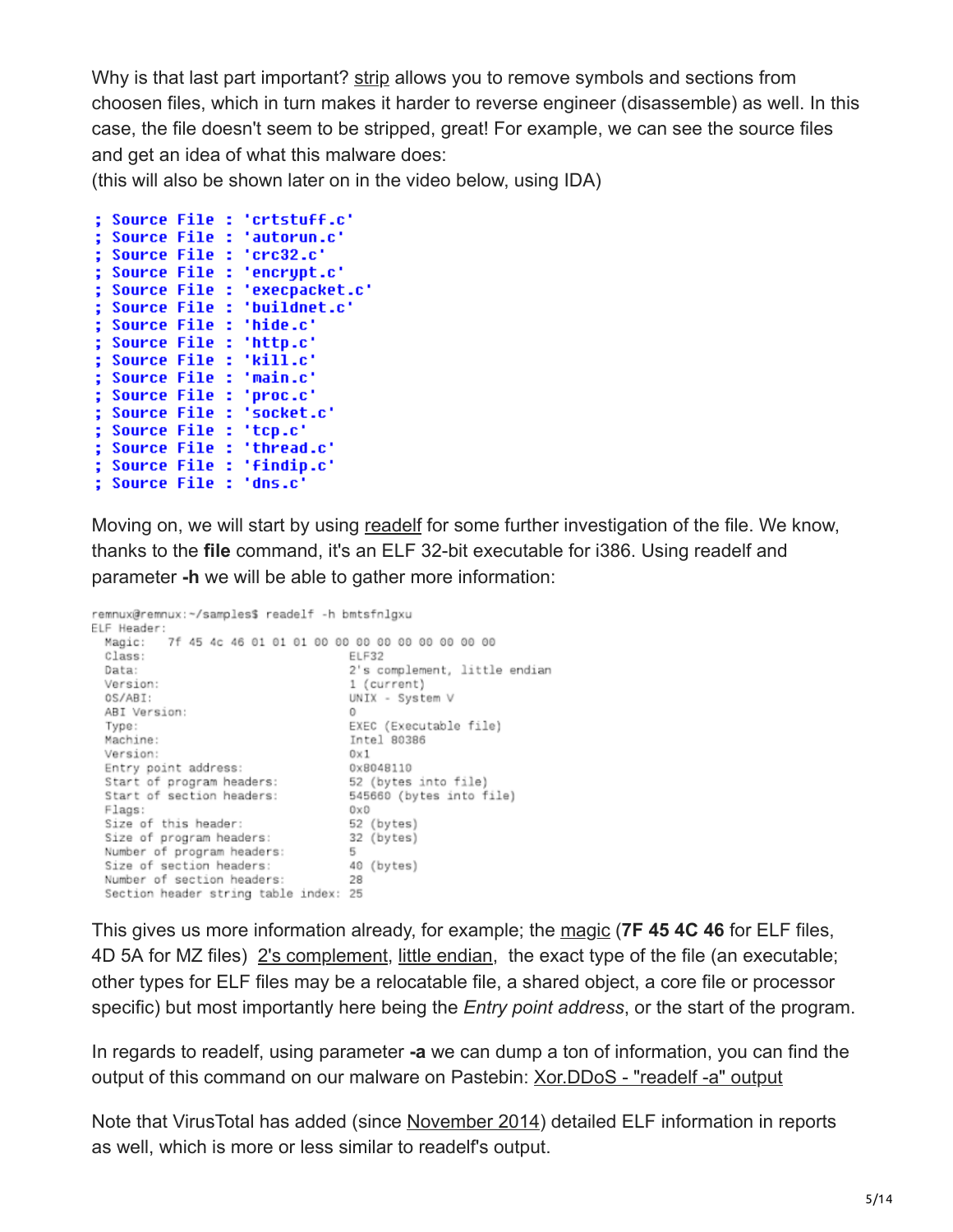To disassemble the file, we can use [objdump](http://linux.die.net/man/1/objdump) which allows us to disassemble only those sections which are expected to contain instructions (**-d** parameter) or to disassemble the contents of all sections (**-D** parameter).

However, to dive a bit deeper into the malware code, we will be using [IDA](https://www.hex-rays.com/products/ida/), a multi-processor disassembler and debugger and [Radare](http://www.radare.org/r/), a well-known (portable) reversing framework. Note that it will still be a quick glance, as MalwareMustDie has already reported extensively about it as well  $[1][2][3][4]$  $[1][2][3][4]$  $[1][2][3][4]$  $[1][2][3][4]$  $[1][2][3][4]$  $[1][2][3][4]$  $[1][2][3][4]$  $[1][2][3][4]$ . Note also that it's always a good idea to analyse malware in a virtual environment (VM).

We will be using both tools on Windows, but you can just as easily run them on Linux or Mac.

I've made an instruction video on how to use IDA Pro Free to take a quick peek into the file discussed:



<https://youtu.be/QzwjSAXsxWc>

Download IDA Pro Free for Windows from [here.](https://www.hex-rays.com/products/ida/support/download_freeware.shtml) If you're interested in working more with IDA, there's a handy list of IDA plugins available [here](https://github.com/onethawt/idaplugins-list).

... And just the same for Radare, where we will discover a bit more - namely the C&C of the malware: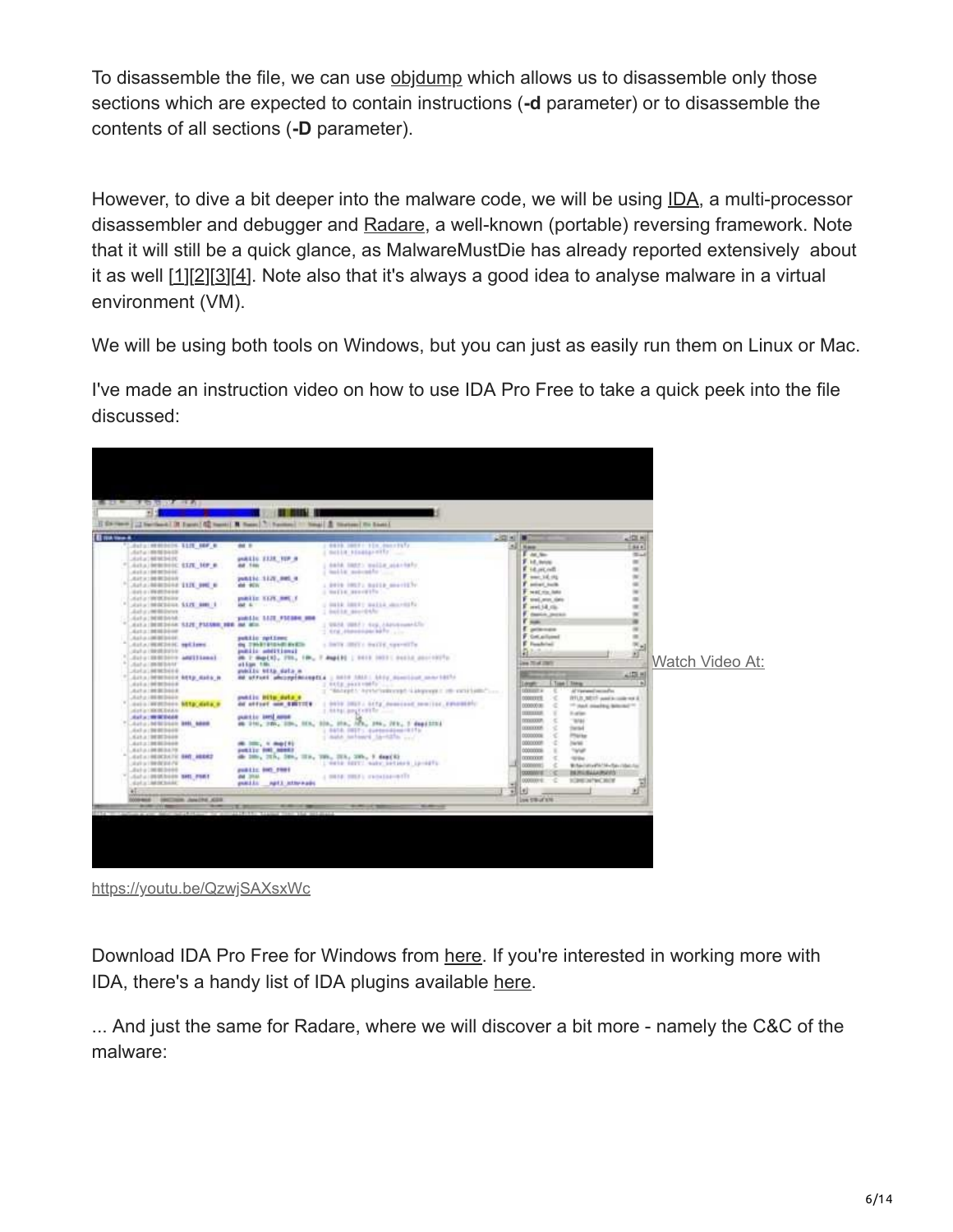

<https://youtu.be/l82CSJVL1z8>

Download radare2 for Windows from [here](http://www.radare.org/r/). More documentation about Radare can be found [here](https://github.com/pwntester/cheatsheets/blob/master/radare2.md). There's also a handy cheat sheet available here.

Note that the Xor.DDoS variant discussed in this blog uses 2 XOR keys for its (network) communication, they are the following:

- BB2FA36AAA9541F0
- ECB6D3479AC3823F

If you like GUIs, then I have another useful utility: **ELFparser**. It will perform a scoring based on several factors, such as shell commands, HTTP functionality and process manipulation. For example, for our file:

| <b>BEFRIGHT</b>                    |           | <b>Controlled Manager</b>                                        |
|------------------------------------|-----------|------------------------------------------------------------------|
| Sons.                              |           | Overview Editmode: Steaders Rhaders Synbols Capabilities Storing |
| ו וח                               | téne      | Resource                                                         |
|                                    | ×         | Syring manipulation functions                                    |
|                                    | x         | Network functions                                                |
| Caribale-<br><b>Bacat</b><br>Cown. |           | Information gathering                                            |
| About.<br>Onle                     | ×         | Environment variable manipulation                                |
|                                    | <b>SO</b> | Shall community                                                  |
|                                    | 33        | Avti debug techniques                                            |
|                                    | 12        | HFTP functionality                                               |
|                                    | 16        | Hard coded Polishöreren                                          |
|                                    | 34        | Process manipulation functions                                   |

You can see it's scored pretty highly. I wonder what it has to say about the hardcoded IP addresses..: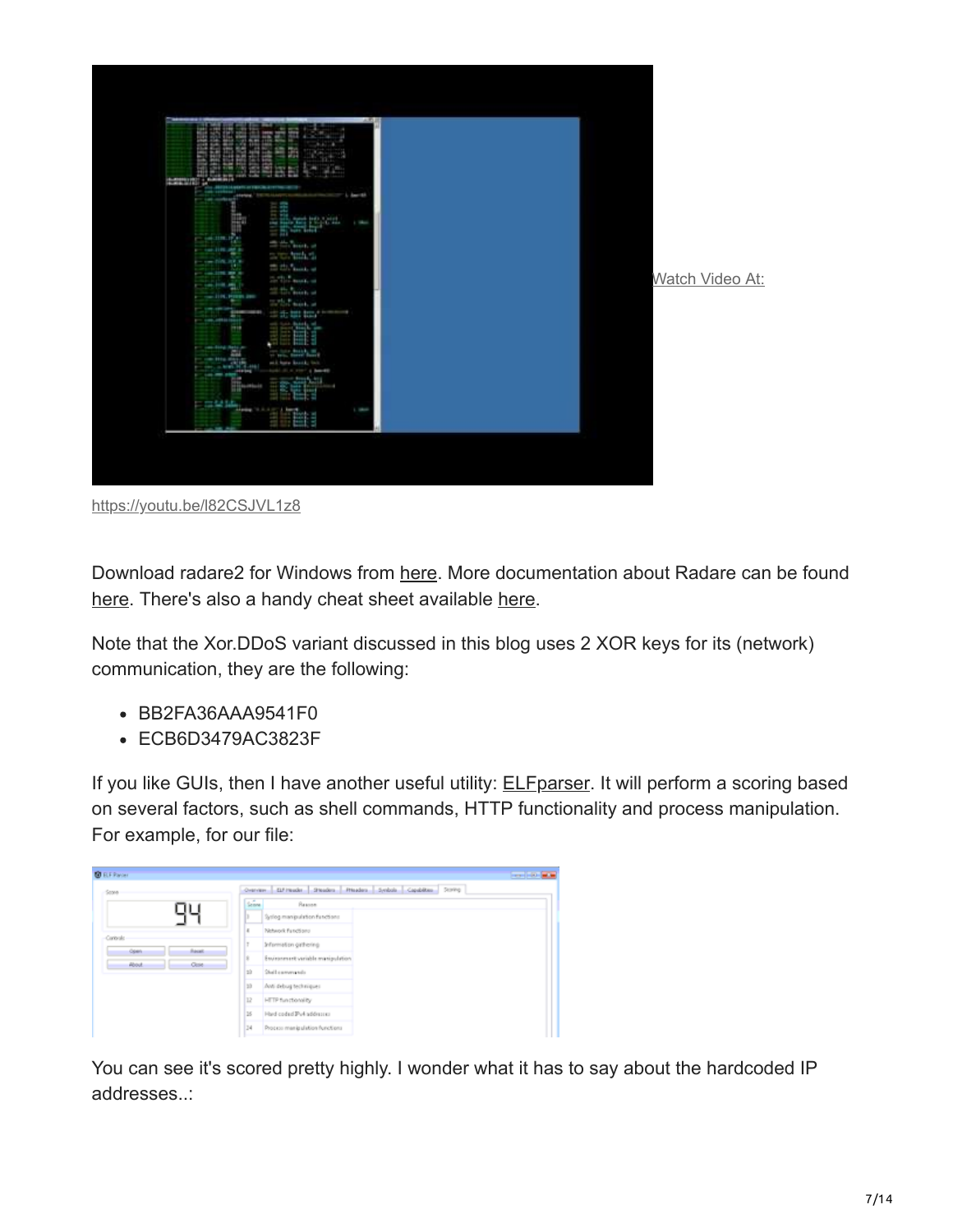| Overview            | <b>ELF</b> Header            | SHeaders            | <b>PHeaders</b>         | <b>Symbols</b> | Capabilities | Scoring |
|---------------------|------------------------------|---------------------|-------------------------|----------------|--------------|---------|
| Category            |                              | <b>Details</b>      |                         |                |              |         |
| System Log          |                              |                     |                         |                |              |         |
| Shell<br>D          |                              |                     |                         |                |              |         |
| ъ                   | <b>Random Functions</b>      |                     |                         |                |              |         |
| Þ                   | <b>Process Manipulation</b>  |                     |                         |                |              |         |
|                     | <b>Network Functions</b>     |                     |                         |                |              |         |
|                     |                              | connect() found     |                         |                |              |         |
|                     |                              | inet addr() found   |                         |                |              |         |
|                     |                              | sendto() found      |                         |                |              |         |
|                     |                              | socket() found      |                         |                |              |         |
| <b>IP Addresses</b> |                              |                     |                         |                |              |         |
|                     |                              | 103.25.9.228        |                         |                |              |         |
|                     |                              | 103.25.9.229        |                         |                |              |         |
|                     |                              | 127.0.0.1           |                         |                |              |         |
|                     |                              | 8.8.8.8             |                         |                |              |         |
|                     | <b>Information Gathering</b> |                     |                         |                |              |         |
|                     |                              |                     | Examines /proc/cpuinfo  |                |              |         |
|                     |                              |                     | Examines /proc/meminfo  |                |              |         |
|                     |                              | Examines /proc/stat |                         |                |              |         |
|                     |                              | access() found      |                         |                |              |         |
|                     |                              | getpagesize() found |                         |                |              |         |
|                     |                              |                     | phys_pages_info() found |                |              |         |
|                     |                              | uname() found       |                         |                |              |         |

*You can also see 8.8.8.8, Google's DNS server and likely used to resolve the C&C domains*

Great, it was able to extract our C&C servers: **103.25.9.228** - [VirusTotal](https://www.virustotal.com/en/ip-address/103.25.9.228/information/) - [IPvoid](http://www.ipvoid.com/scan/103.25.9.228/) - [DomainTools](http://whois.domaintools.com/103.25.9.228) (whois) **103.25.9.229** - [VirusTotal](https://www.virustotal.com/en/ip-address/103.25.9.229/information/) - [IPvoid](http://www.ipvoid.com/scan/103.25.9.229/) - [DomainTools](http://whois.domaintools.com/103.25.9.229) (whois)

Using ELFparser you can also look at the ELF header, sections, but also all of its capabilities like Information Gathering and Network Functions for example. It's a handy second-opinion tool.

Finally, one last tool which should not be missed when analysing ELF files: a sandbox. We will be using [detux](http://detux.org/index.php#), a multiplatform Linux sandbox.

| Type | Query                 | Response          |
|------|-----------------------|-------------------|
| CN   | www.wangzongfacai.com | wangzongfacai.com |
| А    | wangzongfacai.com     | 174.139.106.51    |
| А    | gh.dsaj2a1.org        | 66.102.253.30     |
| CN   | www.wangzongfacai.com | wangzongfacai.com |
| А    | wangzongfacai.com     | 174.139.106.51    |
| А    | gh.dsaj2a1.org        | 66.102.253.30     |

*Connections to wangzongfacai.com and dsaj2a1.org*

You have Network Analysis (IPs connected and DNS queries) and Static Analysis (Elf Info and Strings). In our example we have connections to *wangzongfacai.com*, not an unfamiliar domain. View the complete report made by Detux on our file [here.](http://detux.org/report.php?sha256=a7669ff64f18f3da019e8d257976ea5ff757ba433b4911206312164d0b4d4049)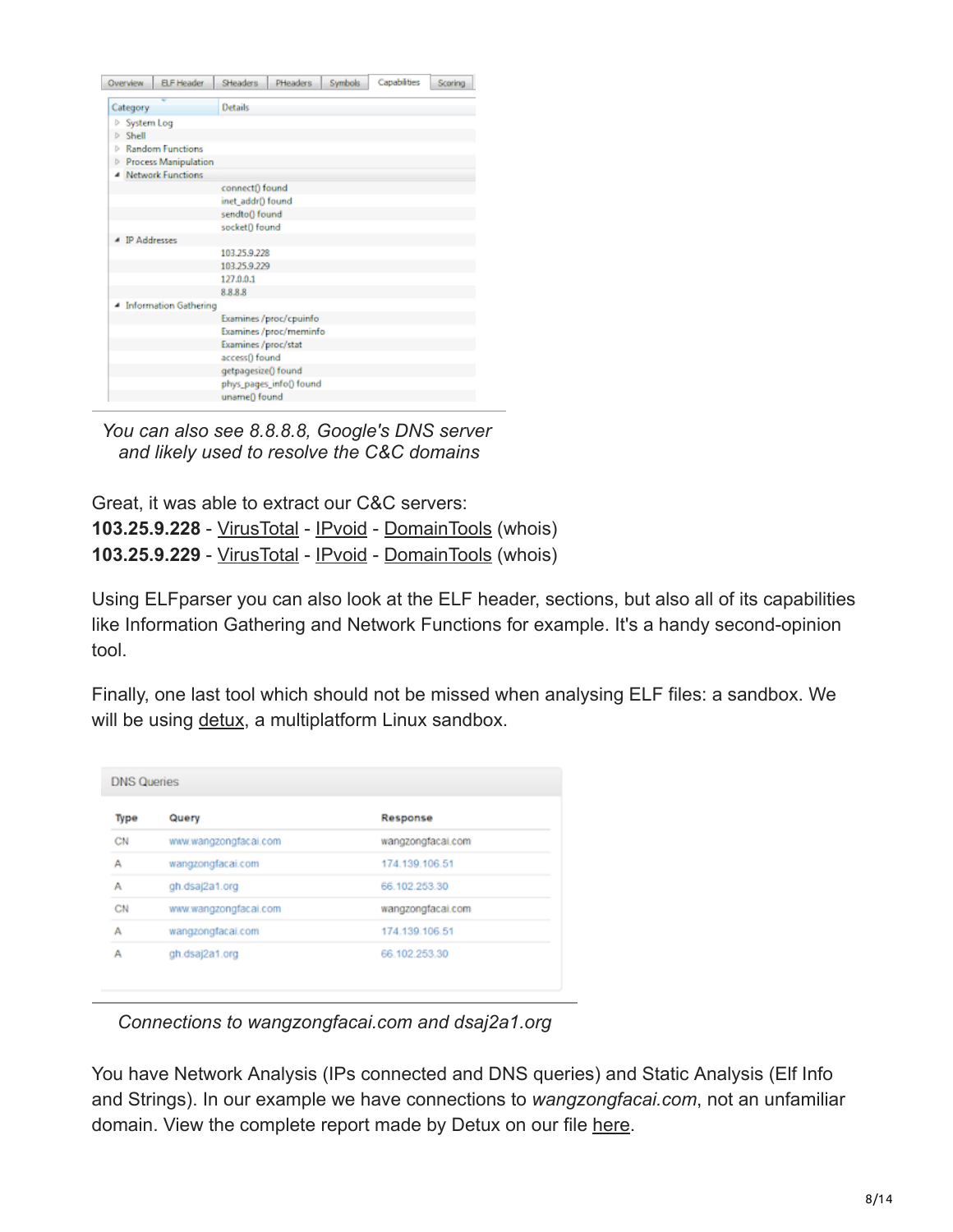It's worth noting that several months ago, I already sent a file to Detux (and VirusTotal) which yielded similar results:

| Type | Query             | Response       |
|------|-------------------|----------------|
| А    | info.3000uc.com   | 23.234.60.140  |
| А    | ndns.dsaj2a.com   | 192.126.126.64 |
| А    | ndns.hcxiaoao.com | 103.240.141.54 |

*3000uc.com, another familiar player - and again dsaj2aX*

Detux report of that file [here.](http://detux.org/report.php?sha256=117fbf3fcbc607a5034c1e4438b9253ad0f7ed897993e943ecb30be6f10879ba) When I sent the latter file to VirusTotal several months ago, it only had [12](https://www.virustotal.com/en/file/117fbf3fcbc607a5034c1e4438b9253ad0f7ed897993e943ecb30be6f10879ba/analysis/) detections, after re-submitting it had [19](https://www.virustotal.com/en/file/117fbf3fcbc607a5034c1e4438b9253ad0f7ed897993e943ecb30be6f10879ba/analysis/1443002860/) detections. That's better but we're still not there.

| Antivirus      | Result                                | Update   |
|----------------|---------------------------------------|----------|
| <b>AWG</b>     | Linux/DDsS.XOR                        | 20150401 |
| Avast          | ELF:Xarddos-M [Tr]                    | 20150401 |
| <b>D/Web</b>   | Linux DDsS.60                         | 20150401 |
| ESET-NOO32     | Linux/Xarddos F                       | 20150401 |
| Fotinet        | ELF/DDs5.0Htr                         | 20150401 |
| llearus        | Trejan DDoS                           | 20150401 |
| Jiangmin       | TrojanDDoS.Linux.k                    | 20150331 |
| Kaspersky      | HEUR: Trojan ODoS. Linux. Agent. a    | 20150401 |
| NANO-Artivirus | Trojan Unix Agent dristk              | 20150401 |
| Rising         | NORMAL:Trojan.Linux.DrisAmp.dt1614827 | 20150331 |
| Sophos         | Linux/DDsS-BH                         | 20150331 |
| Zilya          | Trojan Xorddos Linux, 1               | 20150401 |

*Just a visual representation of detection difference. Read [this](http://blog.virustotal.com/2012/08/av-comparative-analyses-marketing-and.html) for info.*

You may find an overview of all gathered files as well as most common/recurring domains and their IPs they connect to/download from [here](https://otx.alienvault.com/pulse/560559844637f21ecf297f9a/), available via AlienVault's OTX.

That's it for our Analysis section, let's move on to Disinfection.

## **Disinfection**

Most importantly, you'd of course like to remove/disinfect this malware completely. Some pointers: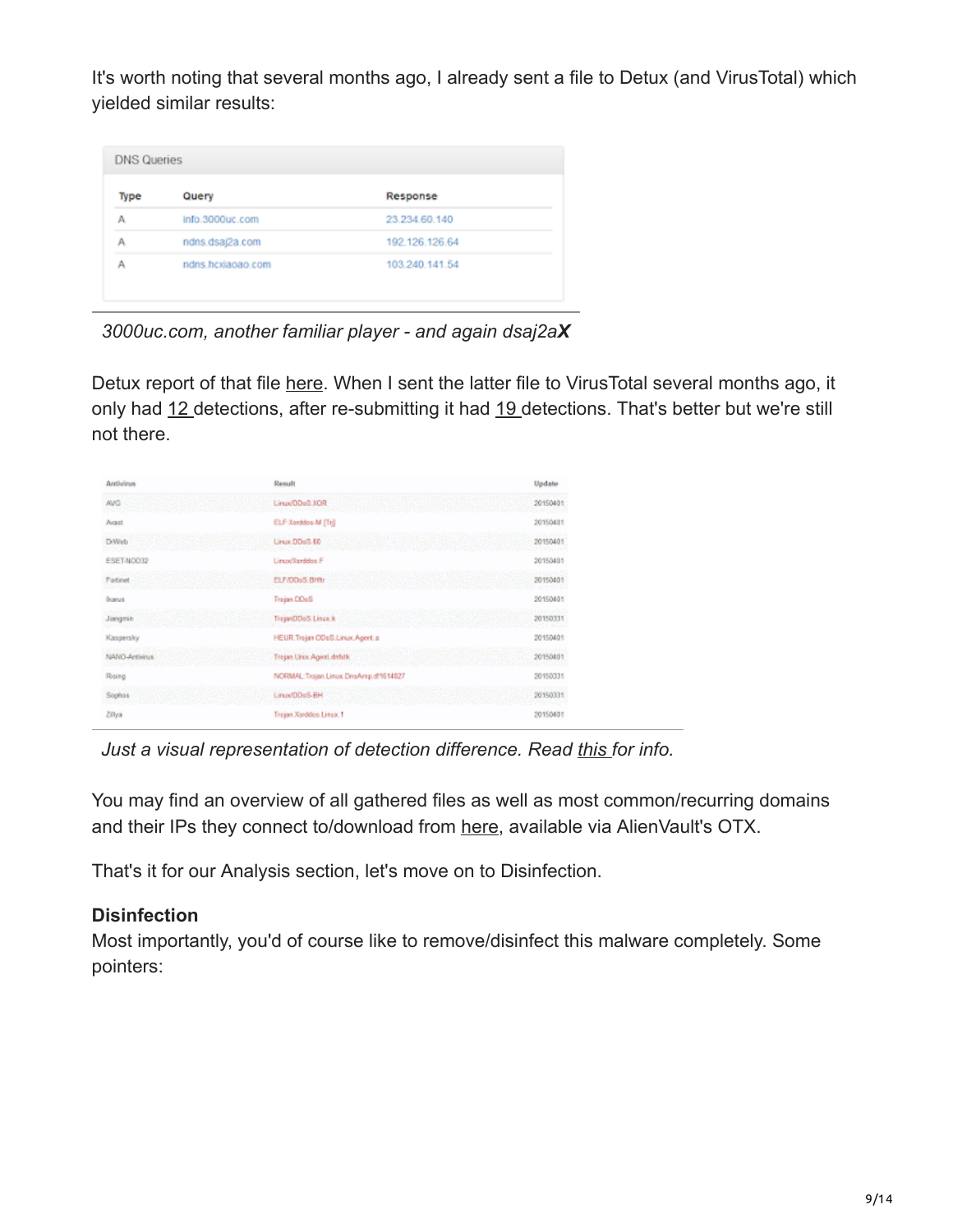**Identify malicious processes**: run **ps ef** ([ps](http://linux.die.net/man/1/ps) stands for process status) to see which processes are running. Alternatively, you can use **[top](http://linux.die.net/man/1/top)** or again ps with other parameters, for example **ps ej** or **ps aux** for a more complete, human readable table. Look for processes with random names; in our example it started with *S90* and random letters afterwards, linked to files with all random names, as is the case in our example malware named *bmtsfnlgxu*.

Once you've identified the malicious process(es), you can use the following command to find related files as well: **for pid in \$(ps -C -o pid=); do ls -la /proc/\$pid/fd; done** Where is the name of the suspicious process. This command will display any open, related files.For example, for *bmtsfnlgxu* it would be:

**for pid in \$(ps -C** *bmtsfnlgxu* **-o pid=); do ls -la /proc/\$pid/fd; done**

**Identify malicious files**: look for newly created files in **/etc/init.d/**, **/boot/** and **/usr/bin/**. Again, look for files with random names. You may also use the command **ls lat | head** to view recently changed files.

Check your crontab (**/etc/crontab**). Delete the malicious cron jobs, more specifically the cron.hourly jobs and in the case of Xor.DDoS they will be the following:

*\*/3 \* \* \* \* root /etc/cron.hourly/cron.sh \*/3 \* \* \* \* root /etc/cron.hourly/udev.sh*

Delete these two lines from your crontab. Don't forget to save. Delete the related files, located in **/etc/cron.hourly**. In our case, their content was as follows:*cron.sh*

```
1 t!/bin/ohPATH-/bin:/usr/bin:/usr/sbin:/usr/1ccal/bin:/usr/1ccal/sbin:/usr/X11R6/bin<br>
S for i in 'cat /proc/net/dev|grep :|awk -F: ('print $1')'; do ifconfig $1 up6 done
     op /lib/libgcc.so /lib/libgcc.so.bak
5 /lib/libgcc.so.bak
           udev.sh
       #!/bin/sh
       PATH=/bin:/sbin:/usr/bin:/usr/sbin:/usr/local/bin:/usr/local/sbin:/usr/X11R6/bin
```
cp /lib/libgcc4.so /lib/libgcc4.4.so  $1 / 1$ ib/libgcc1.1.so

As said earlier, delete these files manually, as well as the file(s) mentioned in the scripts. (in this case: **/lib/libgcc.so.bak**, **/lib/libgcc.so** and **/lib/libgcc4.4.so**.) Note that these files are not related to [GCC's runtime library](http://gcc.gnu.org/onlinedocs/gccint/Libgcc.html) and thus can be safely deleted. It's just another way how the malware tries to hide itself.

Also double-check there are no malicious files or scripts in **/etc/rc.d**. If so, remove them as well.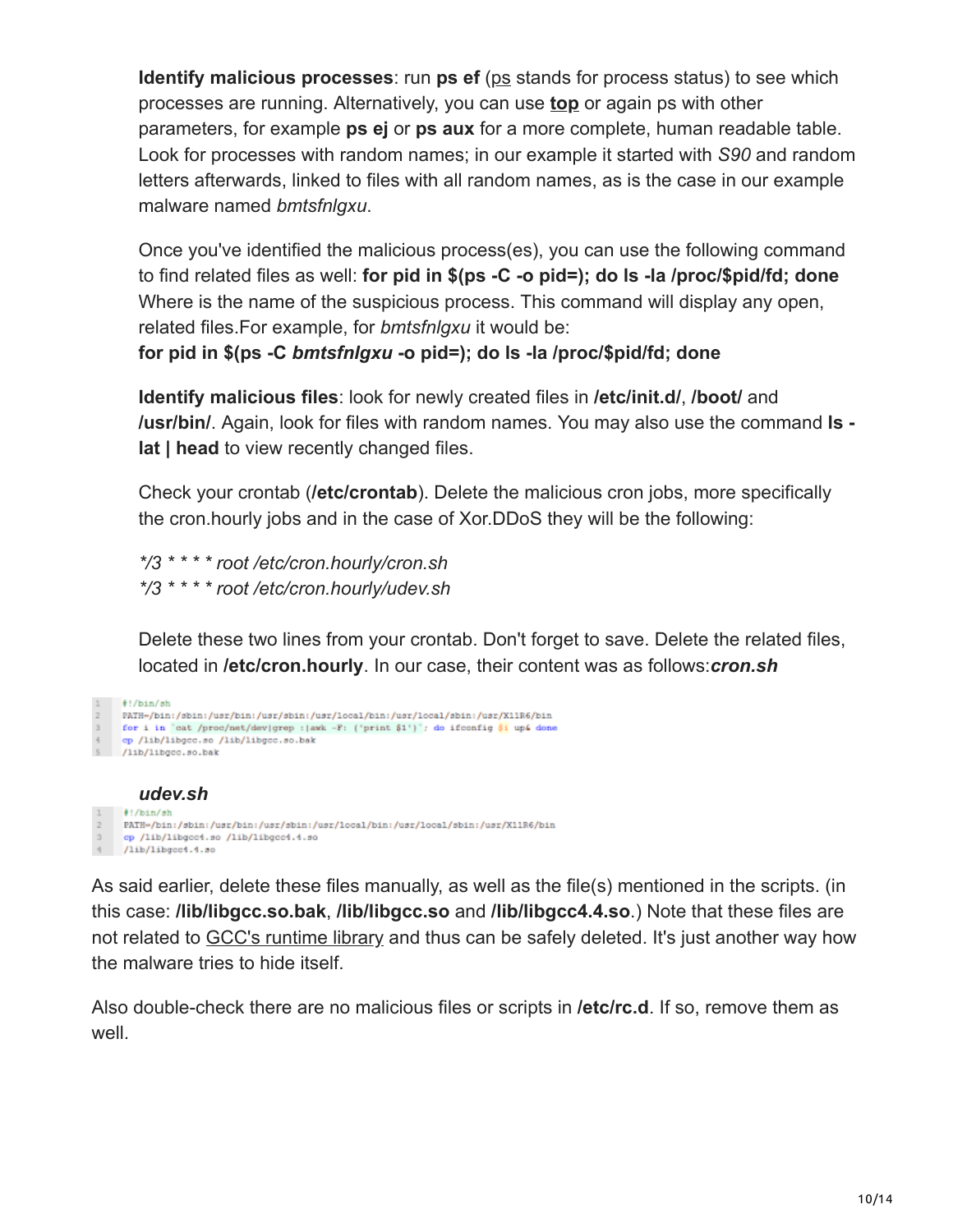**Stop and kill malicious processes**: identify the parent process; usually it will be the one consuming the most CPU (which you can verify using any of the earlier commands, *top* being the easiest). Firstly, be sure to stop the parent process and wait for the child processes to die. Use the command: **kill -STOP \$pid**

When the child processes are dead, kill the parent by using: **kill -9 \$pid Note:** in case you see any other malicious processes, go through the last 2 commands again.

**Delete any leftover malicious files**: locations where the malware may reside have been indicated before, but to be complete:

**/** (*root* directory, in rare cases) **/bin/ /boot/ /etc/init.d/ /etc/rc.d /etc/rcX.d** (where X is a number) **/lib/ /lib/udev/ /sbin/ /tmp/ /usr/bin/**

That's it. Some additional tips and tricks:

- Use **[rm](http://linux.die.net/man/1/rm) -rf** to permanently remove a file. Be careful with this command.
- Having troubles removing a file? Are you root? If not, try killing a process or deleting a file using root by prepending **sudo** before your command. For example: *sudo kill - STOP \$pid*
- Malicious process keeps coming back? Go over the steps again, but this time note down where the malware resides. Make that directory and its files unmodifiable by making use of the [chattr](http://linux.die.net/man/1/chattr) command. For example, malware is being recreated in */usr/bin/*. Use the command: **chattr -R +i /usr/bin/** Then, stop the parent, wait for the children to die and kill the parent. Remove the files. Don't forget to use chattr again after you cleaned the infection. (in our example: chattr -R -i /usr/bin/)

It's also possible the malware is temporarily storing files into **/tmp/** while you are trying to kill its processes. When that happens, use the same chattr command on the /tmp/ directory and start over. If you are in doubt, use that chattr command on all aforementioned directories and start over. **Very important**: do not forget to use chattr - R -i on them afterwards!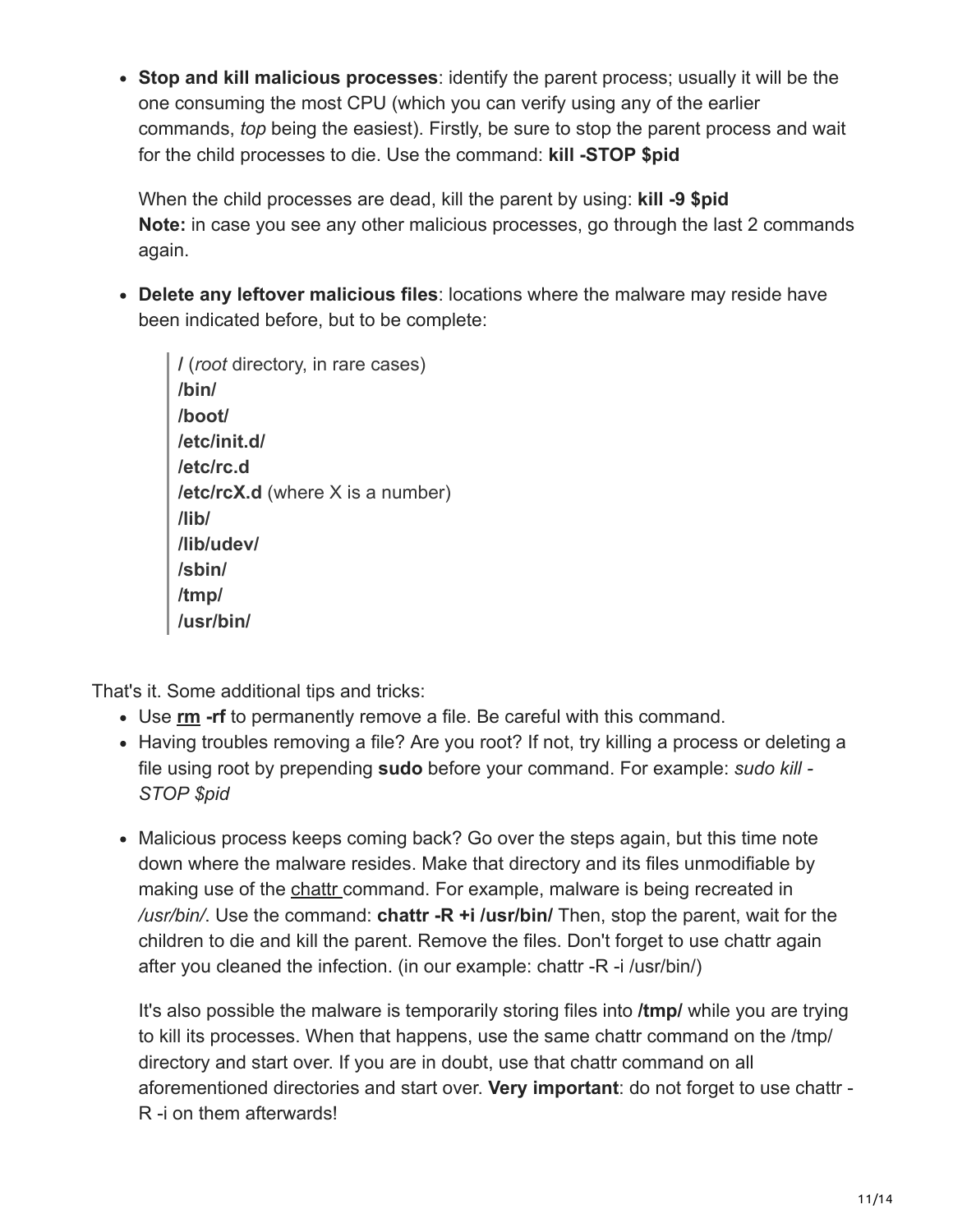• In rare cases, the attacker may still be connected to your box. If possible, cut the internet connection and go over the disinfection steps. If this is not possible, firstly stop SSH by entering the command:

#### **sudo /etc/init.d/ssh stop**

Then, use [iptables](http://linux.die.net/man/8/iptables) to drop any connection to the IPs the malware is connecting to (use netstat for example, see also Diagnosis) and to drop any connection from the attacker or cybercriminal. How to do this:

In our example, we learned that our C&C's were 103.25.9.228 and 103.25.9.229. Thus, type or copy/paste these 2 commands:

#### **iptables -A OUTPUT -d 103.25.9.228 -j DROP iptables -A OUTPUT -d 103.25.9.229 -j DROP**

To block connection(s) from the attacker (you can find the attacker's IP using **netstat** for example):

**iptables -A INPUT -s \$attackerIP -j DROP**

Don't forget to save your freshly created iptables rules by using the command **/etc/init.d/iptables save**

Afterwards, change all passwords. (SSH, your user, root)

Best case scenario here is obviously:

- restoring from a backup
- if the machine is virtual, restore to a previous snapshot

When you have either of these available, don't forget to change all passwords afterwards to prevent re-infection - and patch your machine(s)!

Some Xor.DDoS variants may also incorporate a rootkit. In that case, hope you have a "best case scenario" available to you. Once a box is fully compromised, it may be hard to reinstate it back to normal or its original state.

For double-checking for rootkits and other malware, you may want to check out [chkrootkit](http://www.chkrootkit.org/) or alternatively, [rkhunter](https://sourceforge.net/projects/rkhunter/). Additionally, you may download and install an antivirus, for example [ClamAV](http://www.clamav.net/index.html).

If you perform manual clean-up as indicated above and have confirmed all is in order again, you can install ClamAV and perform an extra scan to be sure. Better be safe than sorry. Then, follow the prevention tips below to stay safe.

#### **Prevention**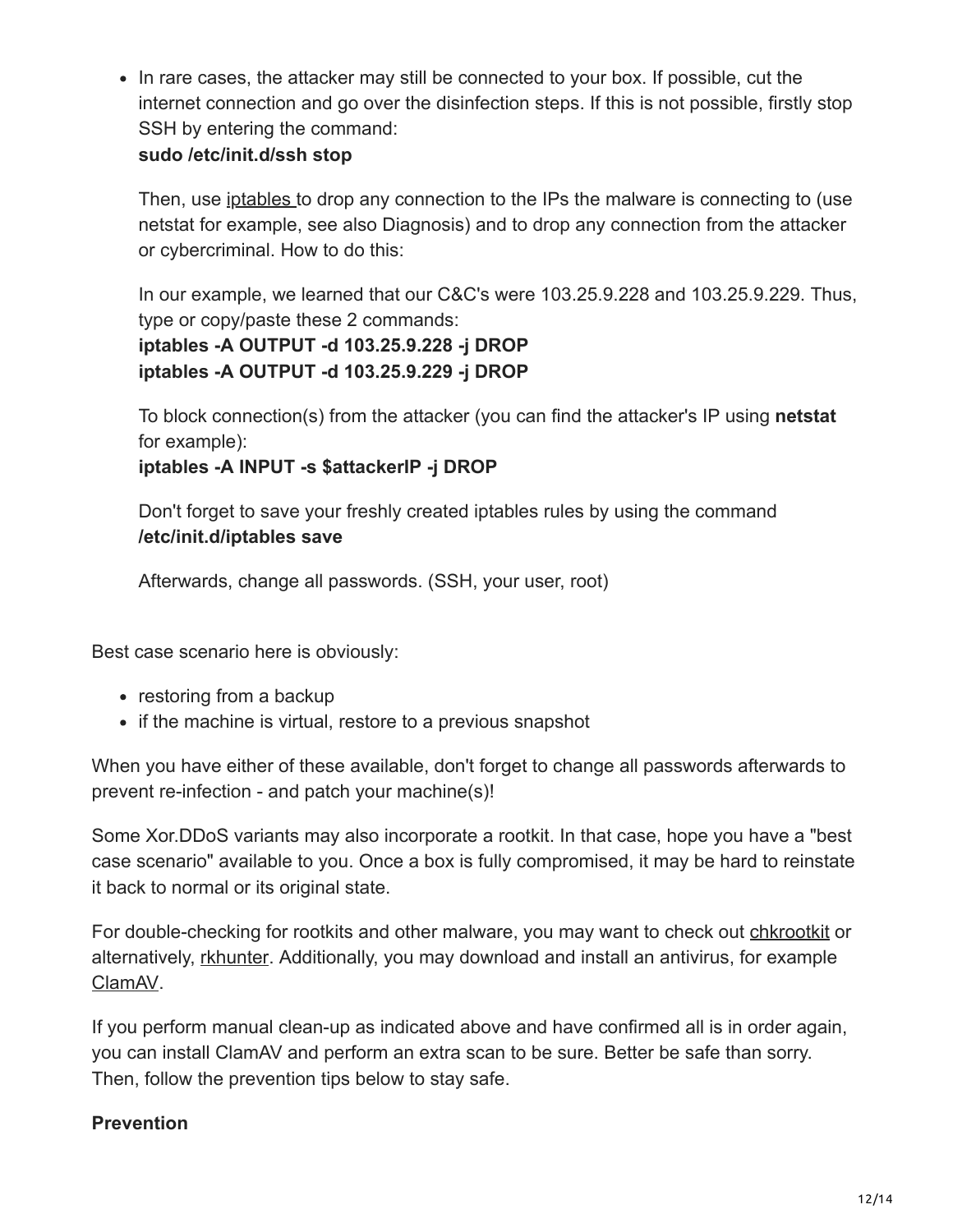Use strong passwords for SSH or use keys instead of passwords for authentication. You can read how to do that [here.](http://www.makeuseof.com/tag/how-to-authenticate-over-ssh-with-keys-instead-of-passwords/) In the unlikely event of you not needing SSH to a particular machine, disable it on that machine by:

#### **sudo apt-get remove openssh-server**

To disable it from starting up you can use: **update-rc.d -f ssh remove**

- Don't open the incoming SSH port (default 22) to ANY, but rather restrict it to trusted IP addresses.
- For more information about safely using SSH, see: [SSH: Best practices](https://blog.0xbadc0de.be/archives/300)
- Use a strong firewall. In Linux there are many options, iptables is a solid choice. A good basic iptables howto can be found [here](https://help.ubuntu.com/community/IptablesHowTo). In a network or if you need to protect several machines, you may want to consider a seperate hardware appliance as your firewall/UTM/... of choice.
- Iptables can do a very decent job once properly configured. In case you want to do less manual work, I advise to check out [sshguard](http://www.sshguard.net/) or [artillery.](https://github.com/trustedsec/artillery/) Both can monitor and alert you when something funky happens. In the context of our blog post, it also looks for & protects against SSH bruteforce attempts. Another application to consider is [fail2ban](https://github.com/fail2ban/fail2ban). An additional tool is [snort](https://www.snort.org/). For more information about these tools, refer to their pages.
- Consider using [SELinux](http://linux.die.net/man/8/selinux). **S**ecurity-**E**nhanced Linux is a compulsory access control security mechanism provided in the kernel.
- Consider locking down cron jobs to only certain users. To deny all users from using cron you can use:

# **echo ALL >>/etc/cron.deny**

- Consider disabling remote root login. Read how to do that [here](http://www.howtogeek.com/howto/linux/security-tip-disable-root-ssh-login-on-linux/).
- If you browse a lot, consider using [NoScript](https://noscript.net/) as well.
- Keep your software and applications up-to-date, as on any system.
- Consider installing an antivirus as second opinion or at least as an additional layer. This is not a necessity but may come in handy. I recommend [ClamAV.](http://www.clamav.net/index.html)
- Don't forget to protect other appliances that may be running on \*nix systems, for example your router (and nowadays,  $I \circ I$  devices). Upgrade the firmware as soon as possible and change the default root/admin password(s). Install updates/patches for your particular firewall/UTM/... as well.
- For even more (general) tips on hardening your Linux system (not against Xor.DDoS in particular):

[20 Linux Server Hardening Security Tips](http://www.cyberciti.biz/tips/linux-security.html)

# **Conclusion**

Don't be fooled: Linux malware very much exists and starts to become more prevalent. Other prevalent Linux malware nowadays is: